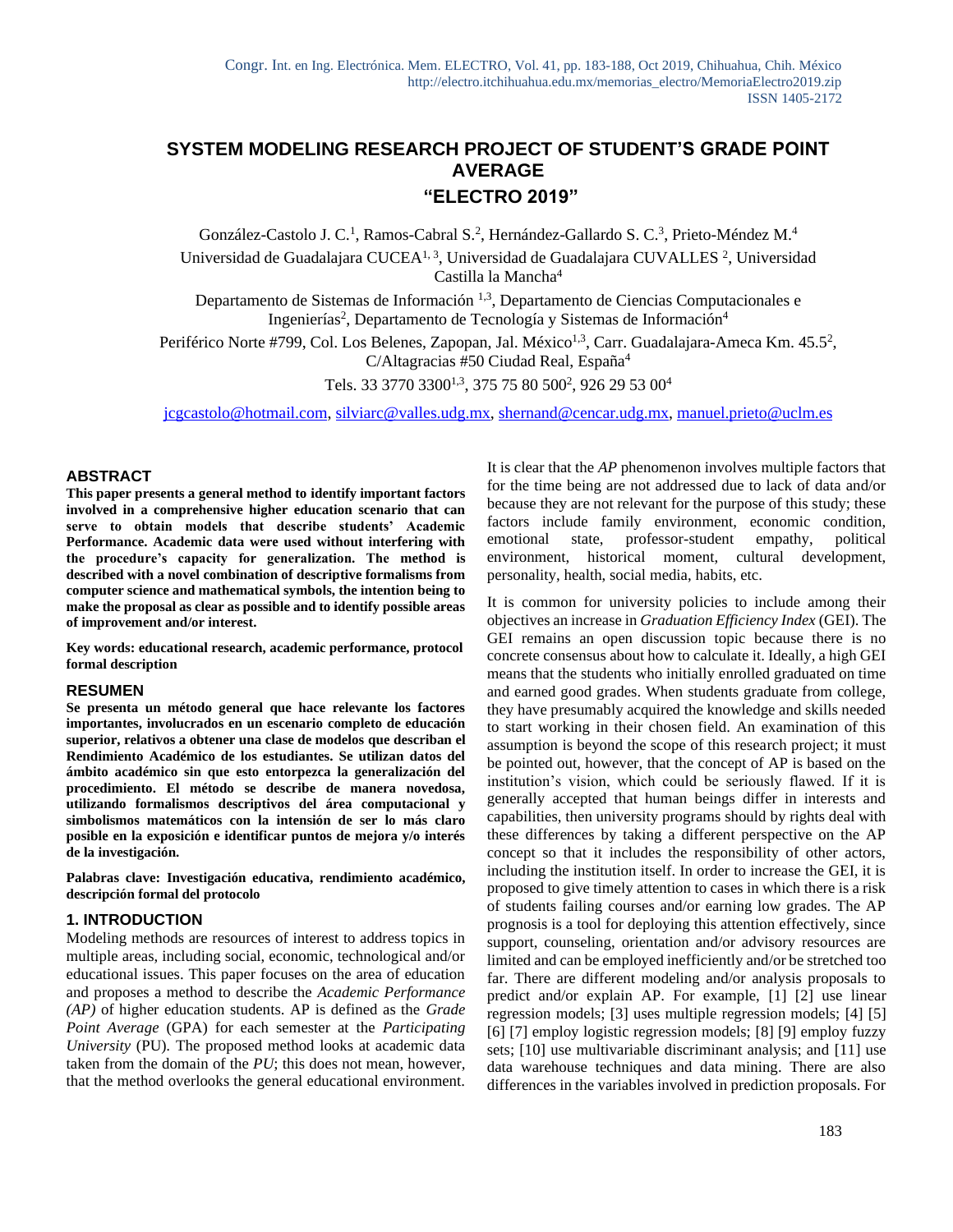example, [12] identify some courses that are especially good predictors for specific undergraduate programs, while [13] employ socio-educational variables, especially mothers' level of education; [14] consider student-centered variables such as academic competence, test competence, time management, and test anxiety. Some studies consider more conventional proficiency factors, such as previous GPA, previous institution type, and number of passed courses in the first year, [6]. The relationship between alexithymia and AP is examined in [15], although the author also looks at other variables such as intellectual capacity, mental health and socio-demographic indicators. [4] make a proposal using data obtained from the *Differential Aptitude Test* (DAT). The work of [5] finds elements that indicate that it is of vital importance for students to attend class, engage in complementary course activities, and study in groups; [16] conclude that developing creative cognition tends to improve AP. Several results appear to contradict each other, as they consider different types of variables as important, which reveals the partiality of the studies. For example, [17] consider endogenous variables, while [7] look at exogenous variables. There are different approaches to AP as well: [18] draw a correspondence between AP and passing a mathematics course; [4] [6] [14] [19] use the GPA, and other studies such as [1] take into account the courses that students have passed. Many works indicate that in order to study and forecast AP, it is important to focus mostly on the first year of university and include the second year when appropriate [2] [5] [7] [19] [20] [21].

This work is organized as follows. Section 2 presents the variables' definition. Section 3 describes the method to identify relevant variables for modeling AP. The procedure to obtain the models is showed in Section 4. Section 5 provides the limitation of the study. Finally, conclusions and future work are presented in Section 6.

# **2. CONTEXT OVERVIEW**

An analysis is made of records classified in three *Data Banks*  (BDs), which in turn are classified into *specific banks,* also called *fields.*

# **Data Bank Description**

*BD<sup>1</sup> Academic History BD1,1* Aptitude test *BD1,2* GPA from the previous institution *BD1,3* Grade in the academic term *BD<sup>2</sup> Psychological Test BD2,1 Attention BD2,2 Study practice … BD<sup>3</sup> Record of Activities on Moodle of the courses in general BD3,1 Chats BD3,2 Forums*

*BD3,3 Homework assignments*

#### **Nomenclature**

| CU      | University<br>Center | p                | Amount of CU   |
|---------|----------------------|------------------|----------------|
| Ca      | Degree<br>programs   | q                | Amount of Ca   |
| Ge      | Study groups         | r                | Amount of Ge   |
| Se      | Academic term        | $\mathcal{S}$    | Amount of Se   |
| $C_{S}$ | Courses              | $\boldsymbol{t}$ | Amount of $Cs$ |
| stu     | student              |                  |                |

# **3. METHOD FOR IDENTIFYING VARIABLES**

The following sections formally present the methods proposed to evaluate the variables and identify those that are relevant for the purpose of predicting AP.

## **3.1 Considerations for data treatment**

**1.**The variables correspond bijectively to the *fields.*

**2.**All the variables are *independent variables* (*VI*), with the exception of *BD1,3* which could be a *dependent variable* (*VD*) when considered as a result.

**3.**If *BD* corresponds to a specific semester and/or course, it is indicated with an extension of the subscript, i.e.  $BD_{1,3,Se_d}|d \in$  ${1, ..., s}.$ 

**4.**The nomenclature presented in the previous item is generalized to any other concept for the purpose of clarifying the specific area encompassed.

 $5. BD = fields \cup data$ 

**6.**  $\{BD_{x,x} \cdot BD_{x,x,x}\} \subseteq BD_x \subseteq BD$ 

7. The 
$$
\{VI \cdot VD\} \subseteq BD
$$

**8.**The *Independent variables of interest* (*VIi*) are the ones that provoke the greatest increase or decrease of *BD1,3,d*.

**9.** The  $V1i \subseteq V1$ 

*10.* For the purposes of this study, we state that a series of courses, different from previous courses and different among themselves, are taken by students every academic term. This assumption implies that students are following an established route in their professional formation. Students who fall under this assumption are candidates to belong to a *Ge.*

# **3.2 Procedure 1**

Identify independent variables of interest in the *first academic term*.

We state that,  $Ge = \{stu\} \Rightarrow (\exists data \in stu) \cdot (stu \in \{CU_a \cdot Ca_b \cdot Se_d \cdot Cs_e\})$ Where  $a \in \{1, \ldots, p\}; \forall b \in \{1, \ldots, q\}; d = 1; \forall e \in \{1, \ldots, t\}$  $Cs_e \subseteq Se_d$  $CS_e = \bigcup_{k=1}^{n} \bigcup_{j=1}^{n} \bigcup_{k=1}^{n} \bigcup_{k=1}^{n} \bigcup_{k=1}^{n} \bigcup_{k=1}^{n} \bigcup_{k=1}^{n} \bigcup_{k=1}^{n} \bigcup_{k=1}^{n} \bigcup_{k=1}^{n} \bigcup_{k=1}^{n} \bigcup_{k=1}^{n} \bigcup_{k=1}^{n} \bigcup_{k=1}^{n} \bigcup_{k=1}^{n} \bigcup_{k=1}^{n} \bigcup_{k=1}^{n} \bigcup_{k=1}^{n} \bigcup_{k=1}^{n} \bigcup_{k=1}$ then  $∀CU_a$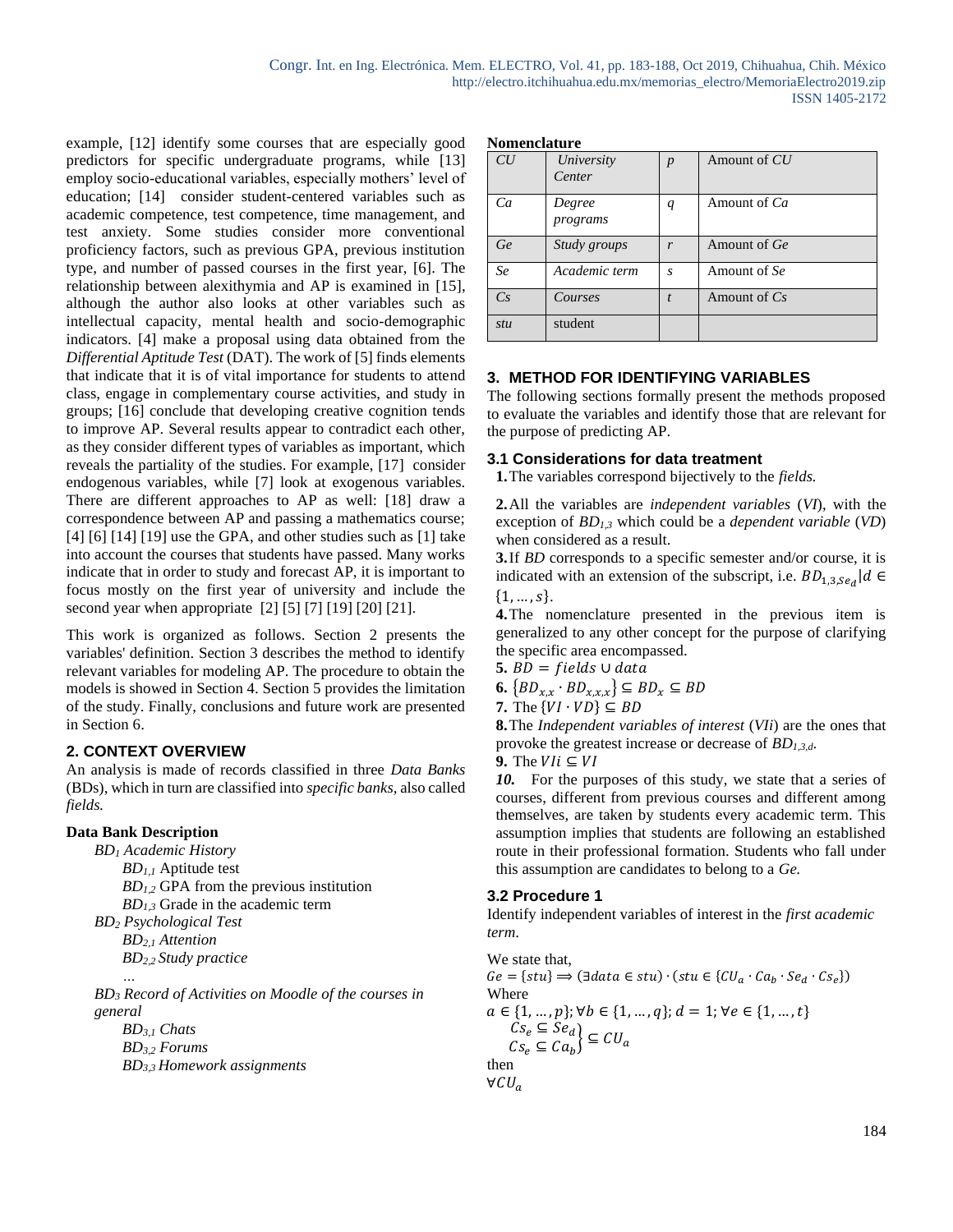$\forall Ge_c | c \in \{1, ..., r\}$  $\forall Ca_b \in CU_a | b \in \{1, ..., q\}$ conduct a statistical analysis with  $VI: BD_{1,1}, BD_{1,2}, BD_2$  $VD:BD_{1.3,Se_1}$ to obtain the  $VIi \subset \{BD_{1,1}, BD_{1,2}, BD_2\}$  $VD \subset BD_{1,3,Se_1}$ 

#### **Notes**

- − *Ge's* are student groups with associated data
- − *Ge*'s can be from different *Ca*
- $-$  The  $BD_{1,3,Se_1}$  correspond to the average of the grades obtained in the courses taken by the *Ge* in the first *Se*. The analysis of this point will not be carried out for now.
- − The statistical analysis could include the evaluation of the correlation index, although this description is outside the interest of the described *procedure*.

#### **Argumentation**

The data used to obtain the *VIi* for the first *Se* come from the *Academic History* and the *Psychological Test*; it is therefore not important, in this case only, to distinguish among degree programs for the formation of the *Ge*, Fig. 1. The *VD* is the average of the grades earned in all the courses taken. The *Ge* with students from different degree programs are called *Hybrid study groups* (Geh)*.* The effort to obtain the *VIi* for the *Se* after the first one increases prohibitively if *Geh* are used. A more general *procedure 2* is proposed to deal with the inconvenience caused by the complexity of following up on the academic life of the members of the *Ge*. Obviously, the members of the *Ge* belong to the same *Ca.* It must be added that the *VIi* of a *Ge,* made up of members of the same degree program, might not coincide with the *VIi* of a *Geh. Procedure 1* addresses the immediate need to identify the characteristics of a newly admitted student population, given the importance of the start of an undergraduate program for the actors involved in the teaching-learning process (institution, students, professors).

### **3.3 Procedure 2**

Identifying *VIi* with a more general procedure. This procedure has some similar *procedure 1* steps that it is convenient shows again in order to be clear whit the description.

We state that,

 $Ge = \{stu\} \Rightarrow (\exists data \in stu) \cdot (stu \in \{CU_a \cdot Ca_b \cdot Se_d \cdot Cs_e\})$ where  $a \in \{1, ..., p\}; b \in \{1, ..., q\}; d = 1 \gg n; n \in \{1, ..., s\}; \forall e \in \{1, ..., t\}$  $Cs_e \subseteq Se_d$  $CS_e = \bigcup_{k=1}^{3} \bigcup_{k=1}^{n} \bigcup_{k=1}^{n} \bigcup_{k=1}^{n} \bigcup_{k=1}^{n} \bigcup_{k=1}^{n} \bigcup_{k=1}^{n} \bigcup_{k=1}^{n} \bigcup_{k=1}^{n} \bigcup_{k=1}^{n} \bigcup_{k=1}^{n} \bigcup_{k=1}^{n} \bigcup_{k=1}^{n} \bigcup_{k=1}^{n} \bigcup_{k=1}^{n} \bigcup_{k=1}^{n} \bigcup_{k=1}^{n} \bigcup_{k=1}^{n} \bigcup_{k=1}^{n} \bigcup_{k=1}$ ≫ denoted that the previous value must exist then  $\forall CU_a$  $\forall Ca_b \in CU_a$  $\forall Ge_c | c \in \{1, ..., r\}$ 

$$
\forall Cs_e \in (Se_d \cdot Ca_b)|e \in \{1, ..., t\}
$$
  
if d=1 then  
conduct statistical analysis with  
 $VI: BD_{1,1}, BD_{1,2}, BD_2$   
 $VD: BD_{1,3,Se_1}$   
in order to obtain the  
 $Vli \in \{BD_{1,1}, BD_{1,2}, BD_2\}$   
 $VD \subset BD_{1,3,Se_1}$   
or else  
conduct statistical analysis with  
 $VI: BD_{3,Se_{d-1}}, BD_{1,3,Se_i}|i = d - 1, ..., 1$   
 $VD: BD_{1,3,Se_d}$   
to obtain  
 $Vli \subset BD_{3,Se_{d-1}}, BD_{1,3,Se_i}|i = d - 1, ..., 1$   
 $VD \subset BD_{1,3,Se_d}$   
  
 $Ca_1$   $Ca_2$   $\dots$   $Ca_a$  The Study Group could be hybrid



Figure 1. Process to obtain the *VIi* in the first academic term

#### **Notes**

a.

- − The *Ge* are made up of students from the same degree program
- − *Ge* are groups of students with associated data
- − The data of the *Ge* exist progressively, from their admission up to any academic term of their degree program
- − The *Ge* are complete and consistent if there are data from their admission up to the last academic term of their degree program
- − The selection of the *Cs* is determined by the existence of data of the *Ge* is said *Cs.*
- − The *BD1,3,d* correspond to the average of the grades obtained in the courses taken by the *Ge* in a *Sed*. The analysis of this point will not be conducted for now.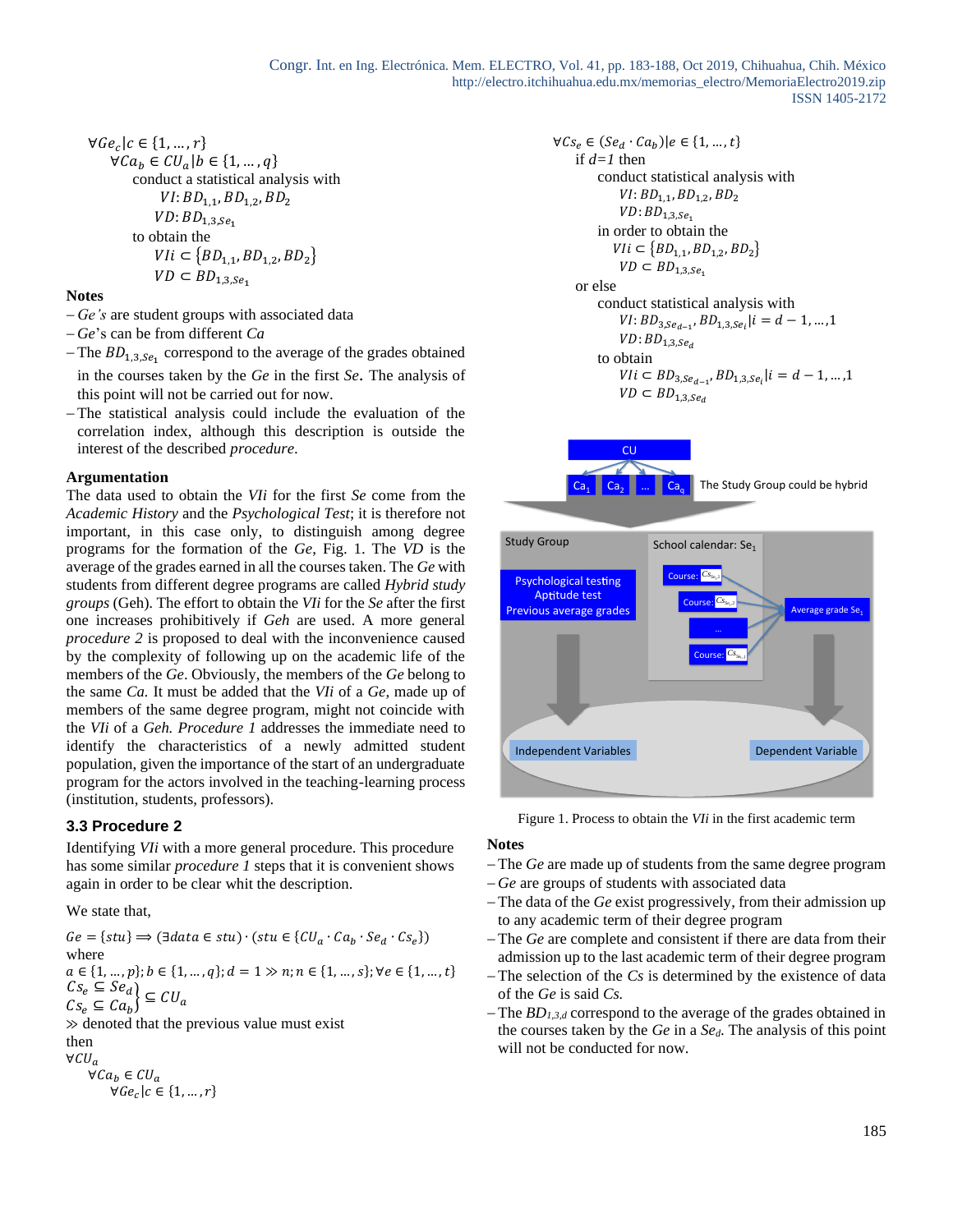### **Argumentation**

The process to obtain the *VIi* for the first *Se* is the same as the one shown in Fig. 1. Unlike *procedure 1,* here (*procedure 2*) the members of the *Ge* must come from the same degree program, Fig. 2.

Fig. 3 shows the procedure for obtaining the *VIi* of *Se* subsequent to the first one. This figure suggests that on the basis of a course or courses of a particular *Se*, different from the first one, the attempt is made to predict the student's grade average for the following *Se*. For now, no analysis will be made of the advisability of taking one course or another in each *Se* to obtain the *VIi*. The *VIi* can be different for *Ge* of different *Ca.*



Figure 2. Note to obtain the *VIi* in the first academic term with *procedure 2*

### **4. PROCEDURE TO OBTAIN THE REPRESENTATIONS AND MODELS**

A *scenario* (En) involves the *dynamics and content* (event) of a student group in a course, and its analysis is done with data collected by the institution, which are seen as evidence of the event. It is acknowledged that the data are biased in the intention of describing these scenarios. For now, this point will not be discussed.

 $En_{Ge_c, Cs_e} | c \in \{1, ..., r\}; e \in \{1, ..., t\}$ 

$$
\{Vli_{Ge_c, Ce_e}, VD_{Ge_c, Se_d}\} \in En_{Ge_c, Cs_e} \Rightarrow Cs_{Se_d} \in Se_d | d \in \{1, ..., s\}
$$
  

$$
En_{Ge_c, Se_d} = \{ \forall En_{Ge_c, Cs_s} \}
$$

The abstraction of the *AP* of a *study group c* in a given *academic term d* is called a *representation* (RP),

$$
RP_{Ge_c,Se_d} = f\big( En_{Ge_c,Se_d}\big) | c \in \{1, ..., r\}; d \in \{1, ..., s\}
$$

#### **Argumentation**

To obtain the *RP* required to subsequently obtain a model, the members of the *Ge* must have consistent characteristics. This means that they must come from the same *CU*, the same *Ca*, the same *Se* (they do not necessarily have to belong to the same graduating class) and take the same *Cs* in each *Se*. The characteristics required for the *Ge* are inherited from the *VIi*, Fig. 4.

### **Models**

A *Model* (Mo) is a general abstraction of the phenomenon and is obtained using an average operation of two or more *RP*.

$$
Mo_{Se_{d}} = f\left(RP_{Ge_{c},Se_{d}}\right) | c \in \{1, ..., r\}; d \in \{1, ..., s\}
$$

$$
Mo_{Se_{d}} = \frac{\sum RP_{Ge_{c},Se_{d}}}{|RP_{Ge_{c},Se_{d}}|}
$$

$$
MO = \{Mo_{Se_{d}}\}
$$



Figure 3. Process to obtain the *VIi* in academic terms other than the first *Se*



Figure 4. Depictions obtained in each academic term with one *Ge*

#### **Argumentation**

A valid *Mo* requires an average operation with at least two *Rp*. The *Rp* must be from *Ge* with the same characteristics. In other words, they must belong to the same *CU*, the same *Ca*, and study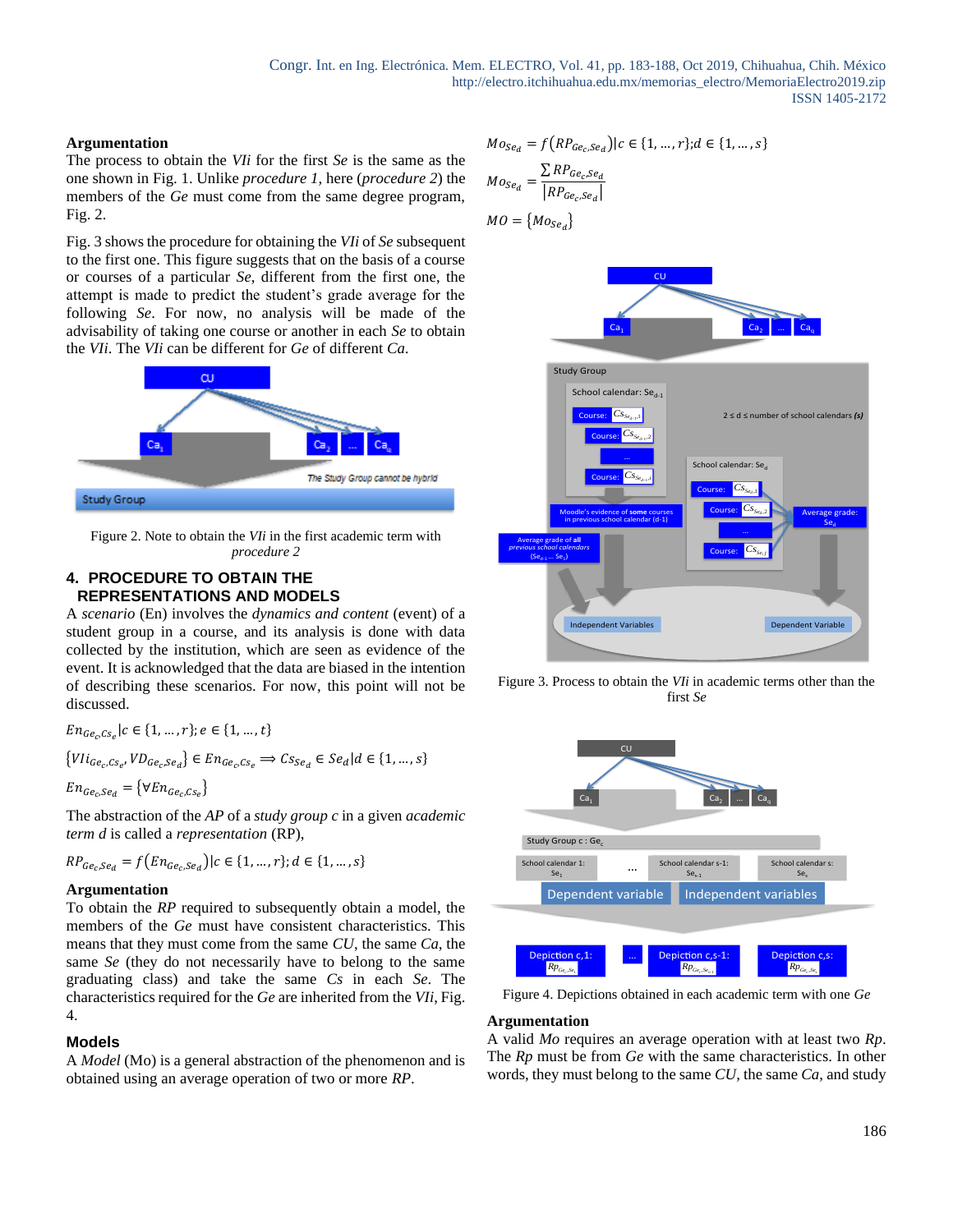in the same *Se* (relative time), meaning the *Ge* do not necessarily have to belong to the same graduating class (absolute time). A *Mo* can be obtained from a *Ge* in each *Se* of the degree program. It should be noted that in terms of construction, the models have a succession ≫. The integration of the *Mo* for all the *Se* of the *Ca* yields a *general model* (MO) of the AP in that *Ca*, Fig. 5.



Figure 5. Models obtained in each academic term using depictions of different *Ge*

# **5. DELIMITATION OF THE STUDY**

- The study data come from one PU.
- The aim is that the courses of the *Ge* follow a single line of formation.
- The *Ge* must have course(s) consistent with each *Se* examined.
- The longitudinal study of the *Ge* must consider consecutive *Se* starting from the first, meaning that *Se<sup>n</sup>* cannot be considered without having the analysis of *Sen-1*.
- The aim is to predict the students' AP in their next academic term, which, except for the AP for the first academic term, involves the analysis of the available data from the *BD* of all the courses that the group has taken. In this analysis it is conceivable that only some of the *BD* fields have a strong correlation with the average.
- It is not advisable to predict AP in real time, since the academic dynamic of the PU does not lend itself to such a prediction. Real-time predictions would require uniform progress in course content and a study that could prove the reliability of the evidence collected in such programming.
- It is risky to predict a grade without analyzing an academic term, as it adds an element of uncertainty to the results and is beyond the scope of the present project.
- For the first *Se*, the members of the *Ge* can belong to different *Ca*. Since information is not processed in real time, it follows that it is not important to identify the *Cs* that the students of the *Ge* have taken.
- As of the second *Se*, some of the *Cs* taken by the students are exclusive to their area of study, which means that starting with this semester, the members of the *Ge* must belong to the same *Ca.* The data of all the *Cs* that students have taken in the first *Se* are processed and a study is made to identify which are directly correlated to the AP*.*
- As of the second *Se*, the average of the courses taken in the previous *Se* is calculated, as well as the *VD*, *VI*, the average of all previous *Se* and the fields of the *BD* that indicate a strong relationship with the average of the *Se* in question.
- The *Se* following the first are treated in the same way, Table 1.

| Table 1. BD involved to obtain <i>VIi</i> and <i>VD</i> in each scholar grade |  |  |  |  |  |
|-------------------------------------------------------------------------------|--|--|--|--|--|
|                                                                               |  |  |  |  |  |

| Ge            | Se <sub>1</sub>                                                                      | Se,                                      | $\cdots$ | $Se_{s-1}$                                                                                                   | Se,                                                                                                                                                                            |
|---------------|--------------------------------------------------------------------------------------|------------------------------------------|----------|--------------------------------------------------------------------------------------------------------------|--------------------------------------------------------------------------------------------------------------------------------------------------------------------------------|
| VI            | $\left(BD_{1,1}\right)$<br>$V I i \in \left\{ B D_{1,2} \right\}$<br>BD <sub>2</sub> | $Vli \in BD_{3,Se_i}$<br>$BD_{1,3,Se_1}$ | $\cdots$ | $Vli \in BD_{3,Se_{n-2}}$<br>$BD_{1,3,Se_{s-2}}$<br>$BD_{1,3,Se_{s-3}}$<br><br>$\pmb{BD}_{\!1,3,\pmb{Se}_1}$ | $Vli \in BD_{3,Se_{s-1}}$<br>$\mathit{BD}_{\scriptscriptstyle 1,3,Se_{\scriptscriptstyle s-\scriptscriptstyle 1}}$<br>$\pmb{BD}_{1,3,Se_{s-2}}$<br><br>$\pmb{BD}_{\!1,3,Se_1}$ |
| VD            | $\pmb{BD}_{\!1,3,Se_{1}}$                                                            | $\pmb{BD}_{\!1,3,Se_2}$                  | $\cdots$ | $\pmb{BD}_{\!1,3,Se_{s-1}}$                                                                                  | $\mathit{BD}_{1,3,Se_s}$                                                                                                                                                       |
| Data obtained | $\pmb{BD}_{3,\pmb{Se}_1}$                                                            | $BD_{3,Se_2}$                            |          | $\mathit{BD}_{3,\mathit{Se}_{s-1}}$                                                                          |                                                                                                                                                                                |

# **Development**

Any particular *CU* has a number *q* of *Ca* that make up their program catalogue. Among these *Ca* we can find, for example, Administration, Economics, International Business, Information Systems, etc.

A meta description of the investigation procedure follows:

- 1. A *CUP* is selected
- 2. From any given *Ca* and students from the first *Se*, the following are formed:
	- 2.1. one *Ge*
	- 2.2. different *Ge*
- 3. From a particular *Ca* and students from the first *Se*, the following are formed:
	- 3.1. one *Ge*
	- 3.2. different *Ge*
- 4. From a particular *Ca* and students with an academic record that goes beyond the first *Se*, the following are formed: 4.1. one *Ge*
	- 4.2. different *Ge*
- 5. From a particular *Ca* and students with an academic record that includes their whole academic history, the following are formed:
	- 5.1. one *Ge*
	- 5.2. different *Ge*
- 6. For different *Ca*, proceed to point 3
- 7. For different *CU's*, proceed to point 1

Note: Some points can be omitted and/or modified in terms of order if the required data are available.